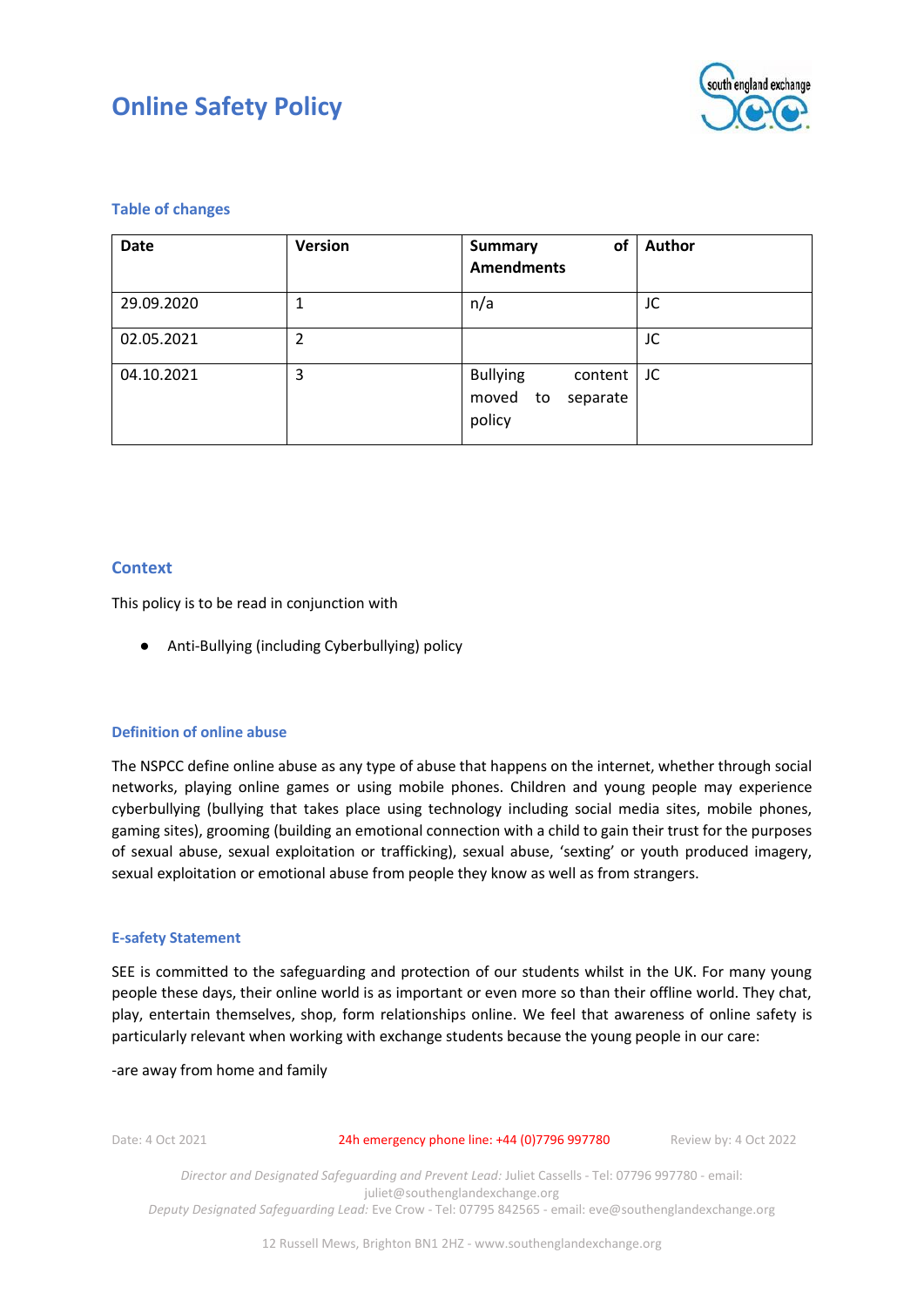

-do not initially have friends in the UK

-are in an environment in which they are not known, meaning that changes in their behaviour might not be noticed

-are especially keen to fit in where possible

-do not yet have a support network

-may be less likely to pick up on nuances in language

-may choose internet contact over more intimidating in person interaction

-may suddenly have more freedom than they are used to

-might have a host family which is hesitant to set boundaries

-could be less likely to ask for help

When talking of online activity, we are referring to Snapchat, Twitter, Facebook, Whatsapp, Instagram, Pinterest as well as online platforms, websites and online gaming.

### **Online risks**

The potential risks include, but are not limited to:

#### Overuse of internet

An exchange experience requires resilience. Strength is reduced by lack of sleep which frequently occurs when a student is online late at night. Extensive online activity prevents integration which can cause a student to feel disappointed, isolated or even ashamed. Excessive time spent on the internet stops a student learning English which causes further frustration and difficulties in school.

#### **Content**

Web pages containing indecent images of children, promoting behaviour leading to eating disorders or self-harm present severe risk to many teenagers. Illegal, extreme or fake content (fake news, misogyny, anti-Semitism, racism, suicide and other) can cause distress. See also SEE's Anti-Radicalisation Policy.

#### Contact

The NSPCC define online abuse as any type of abuse that happens on the internet, whether through social networks, playing online games or using mobile phones. Children and young people may experience cyberbullying (bullying that takes place using technology including social media sites, mobile phones, gaming sites), grooming (building an emotional connection with a child to gain their trust for the purposes of sexual abuse, sexual exploitation or trafficking, with adults often posing as young people), sexual abuse,

Date: 4 Oct 2021 24h emergency phone line: +44 (0)7796 997780 Review by: 4 Oct 2022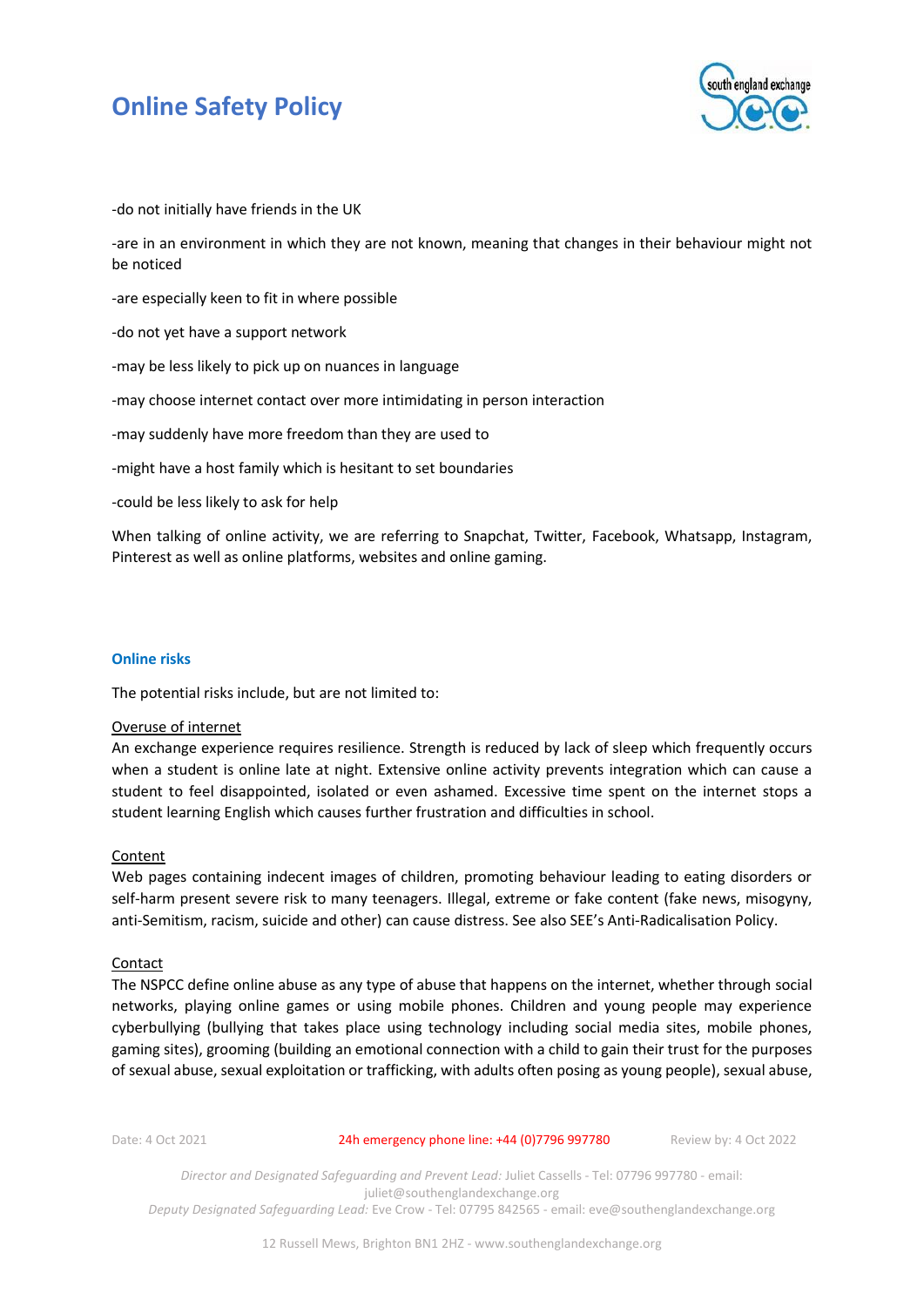

'sexting' or youth produced imagery, sexual exploitation or emotional abuse from people they know as well as from strangers. Other forms of harmful contact include peer to peer pressure or commercial advertising.

## **Conduct**

Students might not be aware that it is illegal to produce, possess or show indecent images of anyone under 18, whether consensual or not. A student sending an indecent picture of another minor will probably not, if discovered, be prosecuted, but they will almost certainly lose their school space and therefore have to leave the UK. Students regularly underestimate that sharing sexualised language and images is an offence at worst and a breaking of school policy at least. Students can also receive unwanted sexual or violent images or be manipulated and coerced into sending inappropriate images of themselves.

## Commerce

Students can be exposed to online gambling, inappropriate advertising, phishing or financial scams.

## **Staff training**

All staff new to SEE and all host families receive a copy of this policy. Staff and host families undergo safeguarding training which includes a training video on online safety. The DSL receives additional training in Keeping Children Safe Online. All training is renewed regularly. Updates are available in SEE's annual newsletter.

## **Possible signs that a student might be a victim of internet abuse:**

Host families and staff must be aware of the existence of internet risks and informed to look for possible indications. It is natural and sometimes correct to feel that we have to respect the privacy of an exchange student more than we would that of our own children. It is also understandable that we feel we have less authority to set boundaries than natural parents would have. However, families should discuss with the student as well as the Area Manager or Designated Safeguarding Lead, Juliet Cassells (contact details below) if they notice any of the following symptoms:

-A change in behaviour or unusual behaviour

-Being upset after using the internet or their mobile phone

-Unwilling to talk or secretive about their online activities and mobile phone use

-Spending much more or much less time texting, gaming or using social media

-Many new phone numbers, texts or e-mail addresses appear on their mobile phone, laptop or tablet

-After texting or being online they may seem withdrawn, upset or angry

-Not wanting to go to school

-Difficulty sleeping

#### Date: 4 Oct 2021 24h emergency phone line: +44 (0)7796 997780 Review by: 4 Oct 2022